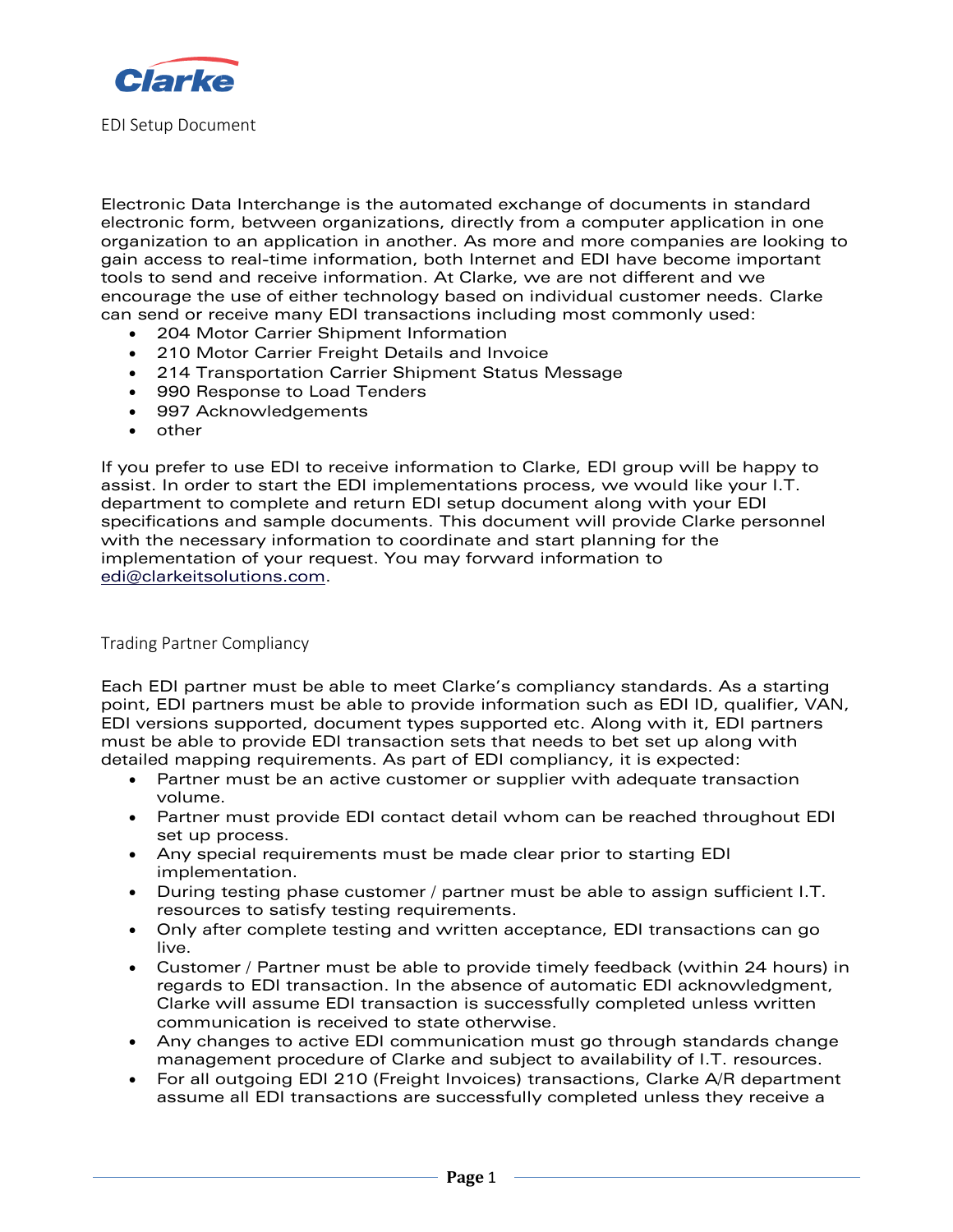

written notice stating otherwise. It is the responsibility of customer (partner) to align their EDI mapping to meet back-end system requirements. Clarke's responsibility is limited to meeting mapping requirement only.

Other Online Tools

It is also very important to acknowledge that EDI process may not be suitable to all customers. In order to satisfy customers who do not have EDI capability, Clarke offers online access to all transactions through Clarkelink.com. In addition, Clarke does offer E-invoice options in multiple standard formats to meet everyone's needs. Along with the EDI, Clarke also offers electronic POD via Email and/or fax.

## EDI Trading Partner Setup

| <b>TRADING PARTNER DETAILS</b>   |  |
|----------------------------------|--|
| <b>Trading Partner Name</b>      |  |
| <b>SCAC Code:</b>                |  |
| DUNS Number(s):                  |  |
| Address Line 1:                  |  |
| Address Line 2:                  |  |
| City, Province                   |  |
| Postal Code / Zip Code           |  |
| Signature                        |  |
| <b>TRADING PARTNER CONTACTS</b>  |  |
| <b>Business Contact Name</b>     |  |
| <b>Business Contact's Title</b>  |  |
| <b>Business Contact's Phone</b>  |  |
| <b>Business Contact's Email</b>  |  |
| <b>Technical Contact Name</b>    |  |
| <b>Technical Contact's Title</b> |  |
| <b>Technical Contact's Phone</b> |  |
| <b>Technical Contact's Email</b> |  |
| <b>TRADING PARTNER IDS</b>       |  |
| <b>ISA Qualifier (TEST)</b>      |  |
| ISA Identifier (TEST)            |  |
| <b>ISA Qualifier (PROD)</b>      |  |
| ISA Identifier (PROD)            |  |
| <b>Communications Software</b>   |  |
| <b>Communication Method</b>      |  |
| Value Added Network (VAN)        |  |
| FTP SERVER INFORMATION           |  |
| URL / hostname                   |  |